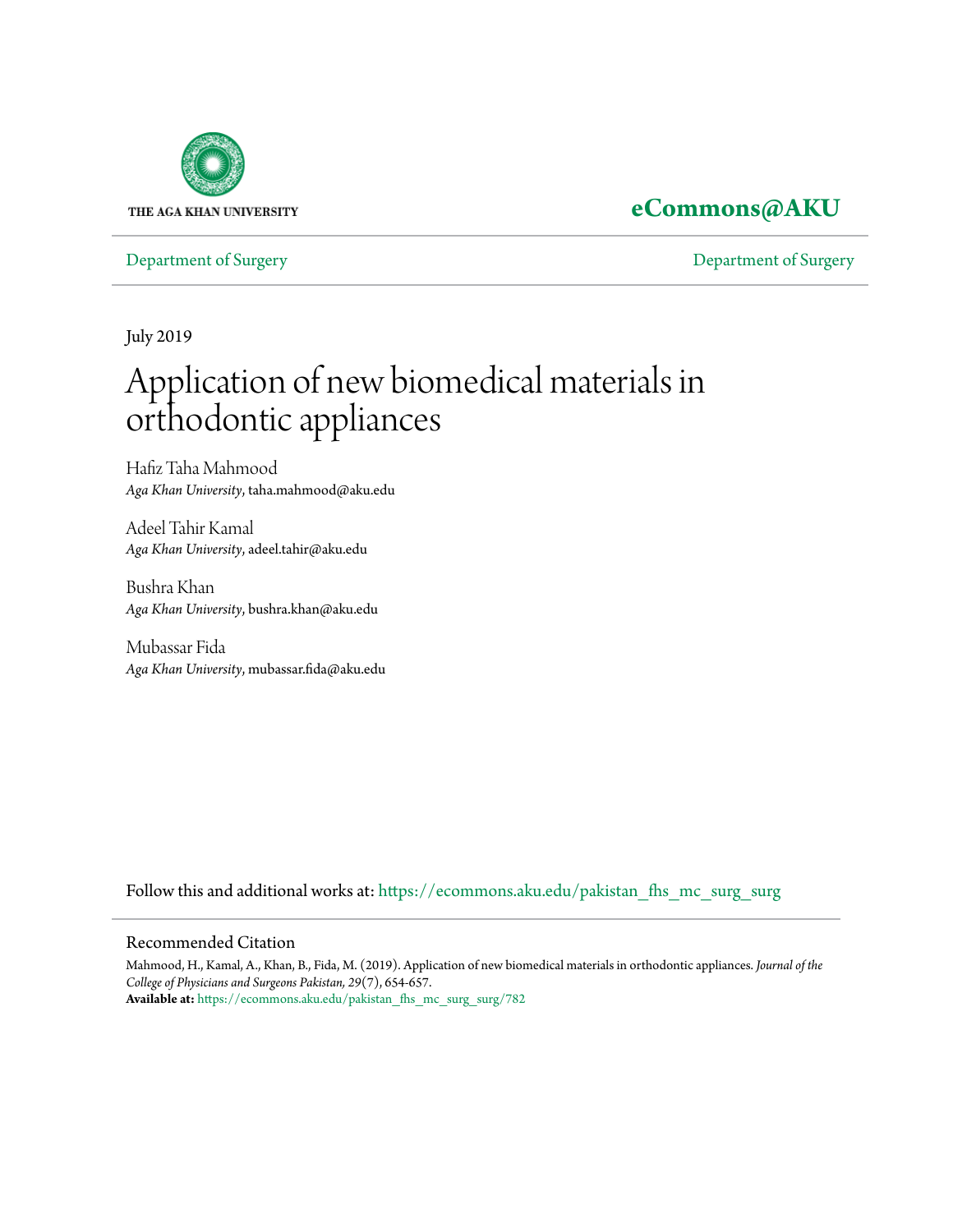## Application of New Biomedical Materials in Orthodontic Appliances

Hafiz Taha Mahmood1, Adeel Tahir Kamal1, Bushra Nazeer Khan<sup>2</sup> and Mubassar Fida<sup>1</sup>

#### **ABSTRACT**

This review article describes the application and characteristics of certain biomedical materials in orthodontic appliances. The elastic recoil of shape memory polymers, determination of the forces and moments experienced by the brackets and eventually by the tooth, reduction in treatment time by employing self-healing smart brackets and decreased enamel lost during debonding due to usage of biomimetic adhesives such as dihydroxyphenylalanine (DOPA) is discussed. Increased plaque retention and microbial attachment around brackets and teeth is of profound concern and by utilisation of hydrophobic properties of self-cleaning materials, this can be reduced significantly. Implantation of bioresorbable temporary anchorage devices, which resorb once their purpose is accomplished and increasing the concentration of fluoride in the oral environment to counter the deleterious consequences of orthodontic treatment such as white spot lesions and caries, are also discussed briefly.

Key Words: Biomedical engineering, Orthodontic appliances, Biodegradable materials.

#### INTRODUCTION

The importance of a well-coordinated interaction of orthodontists with biomedical engineers for the production of many customised orthodontic appliances has been underappreciated. Usually, the biomedical engineers, hired by many orthodontic appliance manufacturing companies, develop the appliances, overlooking the day-to-day clinical difficulties faced by the orthodontists in their busy practices. On the other hand, not many general dentists choose or pursue their career in biomedical engineering as well. In addition, an absence of collaboration of orthodontists with biomedical engineers in their research endeavours leads to a significant vacuum in the innovation of biomedical materials in the orthodontic science.<sup>1</sup>

Numerous appliances and materials are introduced in the market and yet they fail to influence orthodontic practices. The innovation should address a critical clinical concern; for example, a material that has easy handling characteristics and shortens chair side time or one that significantly improves the quality of treatment by addressing important variables such as treatment duration and cost.<sup>2</sup> Moreover, a material which can help reduce errors in treatment will be widely accepted by the orthodontic community. Clinician's experience has

1 Department of Surgery, Aga Khan University Hospital, Karachi, Pakistan

2 Department of Orthodontics, Altamash Institute of Dental Medicine, Karachi, Pakistan

Correspondence: Dr. Mubassar Fida, Department of Surgery, Section of Dentistry, Aga Khan University Hospital, Karachi, Pakistan

E-mail: mubassar.fida@aku.edu

Received: September 05, 2018; Revised: December 18, 2018; Accepted: December 19, 2018

played a vital role in the development of many materials that are being used in orthodontic practices today.<sup>3</sup>

Technological advances have helped develop complete orthodontic solutions such as Suresmile, Invisalign and Incognito systems.4,5 Each of these offer crucial benefits to the patient and to the clinician and have been refined through close communication and interaction with the orthodontists to reach exemplary finesse.

The aim of this review is to describe the current trends and innovations of biomedical materials and their implications in orthodontic science. The list of new biomedical materials is fairly extensive and we cannot discuss all the innovations related to the orthodontic science. Hence, only the materials that could overcome day-to-day clinical problems are discussed.

Shape-memory polymers (SMPs): Polymers continue to be an important component of a variety of materials used in orthodontics, let alone dentistry. Their wide clinical application has proved to be most useful in several circumstances.

The metallic color of orthodontic appliances such as brackets and archwires has always been a great concern in adolescents and adult orthodontic patients. Means to make appliances more esthetic have led to the employment of ceramic, plastic or polycarbonate brackets and Teflon coated archwires for esthetically concerned patients.<sup>6</sup>

SMPs, as the name suggests, are the polymers that attain their original shape when deformed due to the application of a recovery trigger in the form of either light, heat, electrical or magnetic fields, infrared radiation, or immersion in water.<sup>7</sup> Due to interatomic robust and directional bonds, SMPs can remember its original shape and return back to it, in turn having a dual shape capability.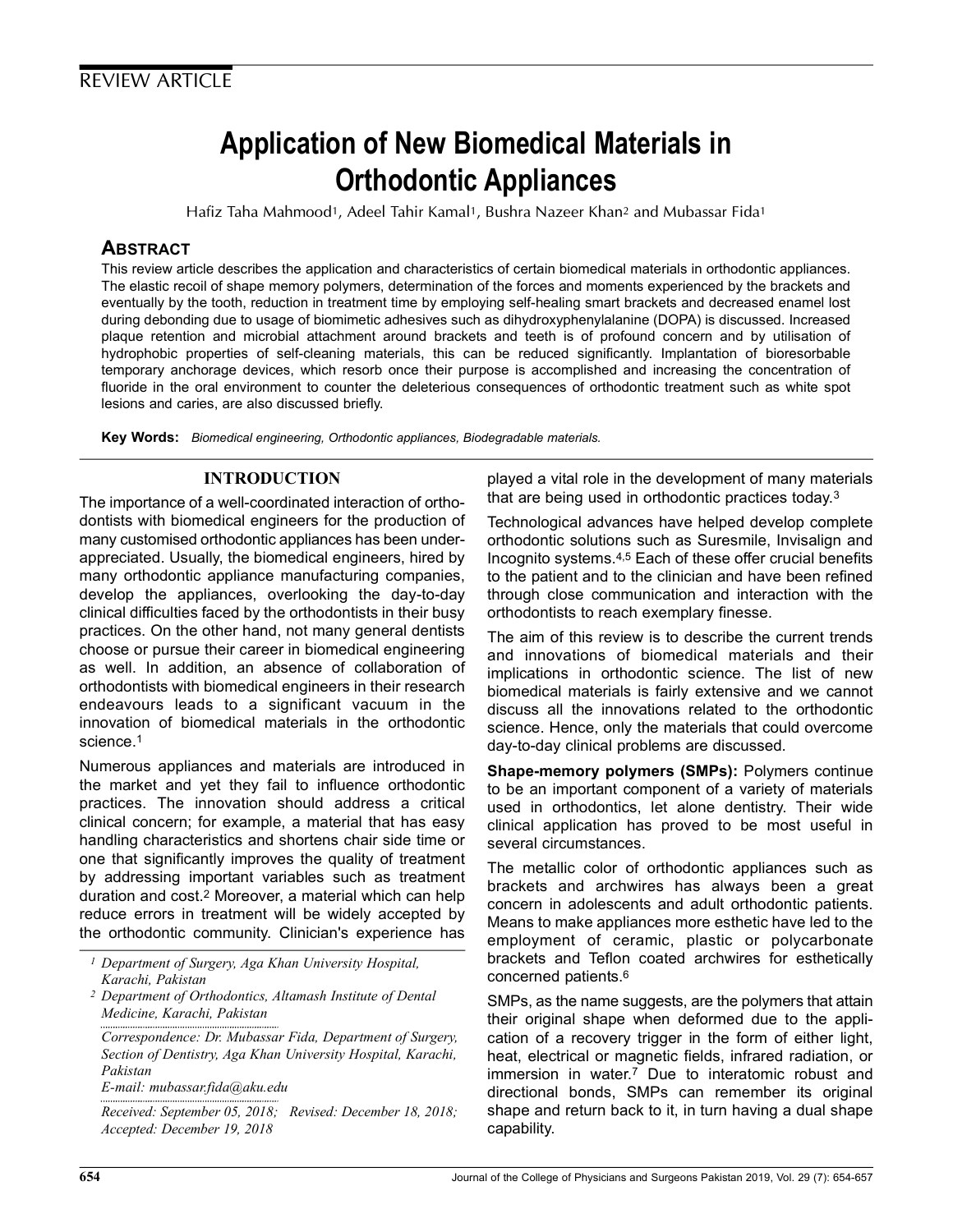SMPs have numerous inherent advantages, such as transparent nature, easy working, low density, reduced cost, and acceptable appearance.<sup>8</sup> In addition, SMPs have a considerable shape returning force for approximately 3 months.<sup>9</sup> They were introduced in orthodontic treatment for initial alignment and levelling of esthetically concerned patients.<sup>10</sup> SMPs consists of hard and soft segments and have gained increased popularity among many clinicians due to their glass transition temperature, which is near the body temperature.<sup>11</sup> These polymers have increased utility in the correction of malaligned and severely rotated teeth.

Brackets with force moment sensors: When a twocouple system or an indeterminate force system is employed using orthodontic appliances, the amount of forces and moments cannot be measured or appropriately determined. This drawback and with the frequent utilisation of two-couple system in orthodontics, researchers are constantly looking for modalities or devices that can measure these forces and moments first *in vitro* and later on, *in vivo*. Hence, there will be adequate utilisation of forces for effective orthodontic tooth movement and minimal consequences on oral health.<sup>12</sup> However, in vitro assessment has certain limitations, because, by all means, we cannot provide the exact environment imitating the oral apparatus.

According to the pertinent literature survey, many in vitro, 13,14 and later in vivo<sup>15</sup> systems have been introduced in the past to precisely measure forces and moments. In the last decade, Lapatki et al. introduced a smart bracket having stress sensor system implanted in the bracket base for the evaluation of three dimensional forces and moments experienced by the bracket and then eventually by the tooth.<sup>15</sup> However, none of the systems have yet been tested and used in the oral environment; and further research in this regard is essential.

Self-healing materials: The development of smart synthetic materials, which show prompt reactions to environmental behaviours, have been an interesting innovation because of their unusual biomimetic properties.<sup>12</sup> Motivated by nature, researchers have developed some smart materials which have selfhealing properties, capable of healing the damage and applicable during drug delivery, tissue and organ repairing and shape memory functions.<sup>16</sup> Over the past few decades, hydrogels have been introduced, which display unusual bio-mimicking properties. Researchers demonstrated some cross-linked hydrogels which show self-healing properties.<sup>17</sup>

Self-healing materials for orthodontic applications can include polymer brackets and archwires. Wire and bracket breakages can be minimised by incorporating nanosized bubbles filled with auto-polymerised monomer. When a bracket breaks, shattering of the bubbles take place which leads the monomer out into the air; as a consequence of which, space created by fracture is polymerised and filled.<sup>12</sup> This would result in minimising the damage of the brackets and archwires and simultaneously leads to an overall reduction in treatment duration. However, multiple trials and approval from different organisations such as Current Good Manufacturing Practice (CGMP) is required for these materials to be used in routine orthodontic practice.

Biomimetic adhesives: The bonding of the brackets to the tooth surface requires enamel preconditioning which leads to alteration in the enamel thickness and color. The durability and firmness of the bond between enamel surface and bracket base depends on adhesive material, preparation of tooth surface and brackets base retention.<sup>12</sup> Zachrisson et al. reported that sandblasting also increases the bond strength to gold, porcelain and amalgam,<sup>18</sup> but all these manoeuvre would result in enamel damage and loss.

In the past, different types of materials were introduced which are closely related to the nature's pattern and has led to the creation of a separate division of biomimetic materials. Their essence can be appreciated by breaking the word into "bio", meaning life and "mimetic" which means imitating.<sup>12</sup>

Geckos, a kind of lizard, use the concept of "contact splitting" to balance their weight while they are upside down. This kind of adhesion goes well with dry surroundings. The example of mussel is fascinating for the researchers as it provides adhesion in wet environment. In this way, Geckel was introduced which is a mixture of adhesive components of Geckos and mussels and performs well in both dry and wet surroundings.<sup>12</sup>

The application of biomimetic adhesives in orthodontic science is by utilising the brackets with bases covered with L-3,4-dihydroxyphenylalanine (DOPA). DOPA is an important glue protein of mussels and provides sufficient bond strength with the enamel surface.<sup>19</sup> Hence, enamel conditioning before bonding would not be required and less structural changes to enamel would be needed.

Self-cleaning materials: The plaque accumulation around brackets and tooth surfaces causes significant damage to the periodontium and subsequently leads to deleterious effects such as gingivitis, bone loss and white spot lesions. The introduction of such materials, which could easily flush away the organic and inorganic substances from the calcified surfaces and brackets would play a tremendous role in orthodontic material application.<sup>12</sup>

Over time, research has helped develop several biological micro and nano-structures which have beneficial properties.<sup>20</sup> A good example is the lotus leaf, which grows in water. This is the only natural plant which is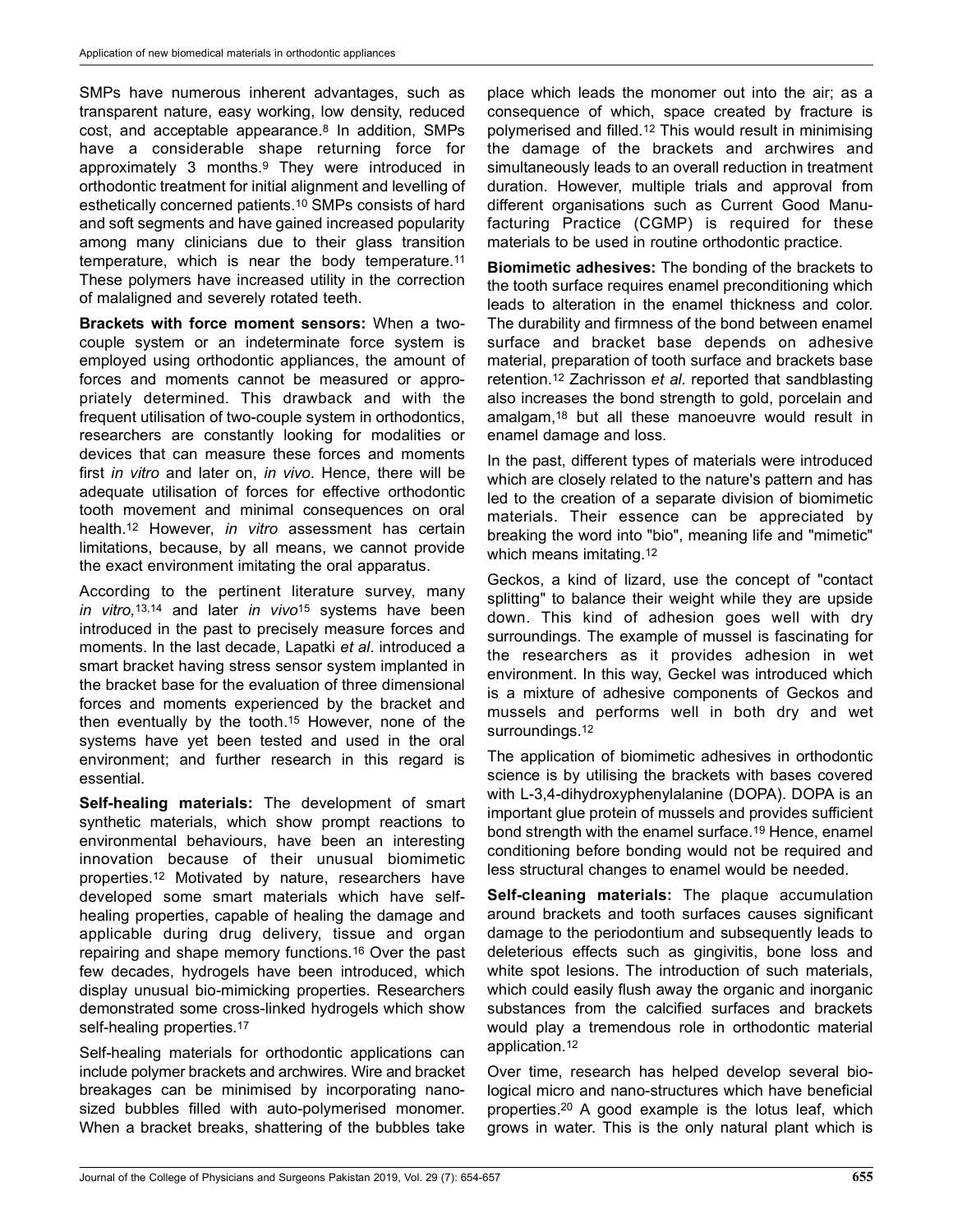extremely hydrophobic in nature and stays clean in dirty water environment.<sup>20,21</sup> Following the example of lotus leaf, self-cleaning materials have been introduced which show hydrophobic qualities. Introduction of titanium oxide nano-coating on the surface of aircrafts to increase the safety and durability also provides the selfcleaning effect.<sup>12</sup>

In orthodontic materials, the photo-catalytic behaviour of titanium oxide with ultraviolet light is the centre of recognition in current time.<sup>22</sup> The surface of nickel titanium archwire alloy has been changed to crystalline rutile by treating the alloy surface with titanium oxide film electrolytically and then with heat.<sup>12</sup> Here a question arises, "Would this surface alteration of nickel titanium archwire result in significant change in the biomechanical properties of the alloy?" A question which is yet to be answered and a grey area which requires further research.

Biodegradable or bioresorbable miniimplants: The concept of biodegradable implants was introduced in the 1980's after extensive research for orthopedic purposes.<sup>23</sup> The use of these materials was popularised due to the drawbacks of metallic fixation such as cosmetic deformity, palpability or wound dehiscence.<sup>24</sup> Initially, fixation plates and screws were fabricated from polylactic and polyglycolic acid (PLA/PGA).25,26 These materials have the ability to break down into simpler compounds that can easily be excreted from the body. This makes them a valuable prospect for temporary anchorage devices used in orthodontic treatment. By altering the PLA/PGA ratio, we can change the degradation, excretion rate and biomechanical properties of these implants.<sup>24</sup>

The hesitation in widely adopting bioresorbable materials is the delayed resorption time.<sup>27</sup> Several authors<sup>28-30</sup> have reported the time between 2-5 years for complete resorption of different materials. These polymer materials are overcoming the possibility of developing inflammatory response, infection and loosening of conventional temporary anchorage devices, but there is still a need to ensure safe elimination of the byproducts from the body.<sup>26</sup> Perhaps, continued research will help in developing new materials that can be used and excreted from the body safely.

Fluoride releasing materials: The potential of orthodontic appliances to promote plaque accumulation and initiate the cariogenic process has led numerous innovations to tackle this complication.<sup>31</sup> The application of fluoride varnishes before bonding and monthly application has shown reduced incidence of demineralisation.32,33

New materials, which are easy to apply such as titanium tetraflouride and sodium diamine fluoride, promise a reduction in caries. However, further studies are required to identify their anti-cariogenic properties.34,35

Furthermore, a study using  $\mathtt{CO}_2$  lasers and fluoride varnishes has also been conducted demonstrating the effect of laser therapy on the solubility of enamel.<sup>36</sup> Bonding materials such as compomers and resinmodified glass ionomer cements (RMGICs) have been shown to reduce the incidence of caries development but still require additional trials before they are widely used due to questionable bond strengths.32,37

The conversion of hydroxyapatite to fluorapatite crystals contributes to the anti-cariogenicity imparted by fluoride. In addition, high quantities of fluoride in plaque is bactericidal and further prevents enamel breakdown. Casein Phosphopeptide-Amorphous Calcium Phosphate (CPP-ACP) maintains the level of phosphate and calcium in the plaque, therefore, it prevents the discharge of these elements and further encourages remineralisation.32,38

Methods to maintain high concentrations of fluoride in the oral cavity in orthodontic patients has also included slow releasing devices, chewing gums and elastomers. Each of these has shown increased amounts of fluoride in the oral cavity. However, incorporation of fluoride has resulted in significant alteration in the mechanical properties of these materials.32,39-41 Multiple trials need to be undertaken to establish standard guidelines for the usage of fluoride for each orthodontic patient so that deleterious and iatrogenic effects such as development of white spot lesions can be minimised.

Recommendations: Smart biocompatible materials, adhesives, brackets and archwires will soon become the part of the routine orthodontic armamentarium due to continuing *in vitro* trials. New advances and technologies of biomedical engineering and predominantly the use of nanotechnology for material construction and manufacture are being used for headway in material sciences. The application of tissue engineering principles for dental, skeletal and soft tissues, and development of nanostructured and biomimetic materials should be prominent areas of forthcoming research. Orthodontic faculties in research-oriented institutions need to approach faculty in biomedical engineering or bioengineering departments and point out the opportunities that are available for collaboration and advances in both areas.

#### **CONCLUSION**

This review has discussed the biomedical materials, their current trends, orthodontic implications and future orthodontic perspectives. For customisation of orthodontic appliances, the interaction between orthodontists and biomedical engineers is of profound importance to serve the patients in a better way with least undesirable complications of the armamentarium.

#### REFERENCES

1. Nikolai RJ. Bioengineering analysis of orthodontic mechanics. In: Lea & Febiger, Philadelphia; 1985:55.